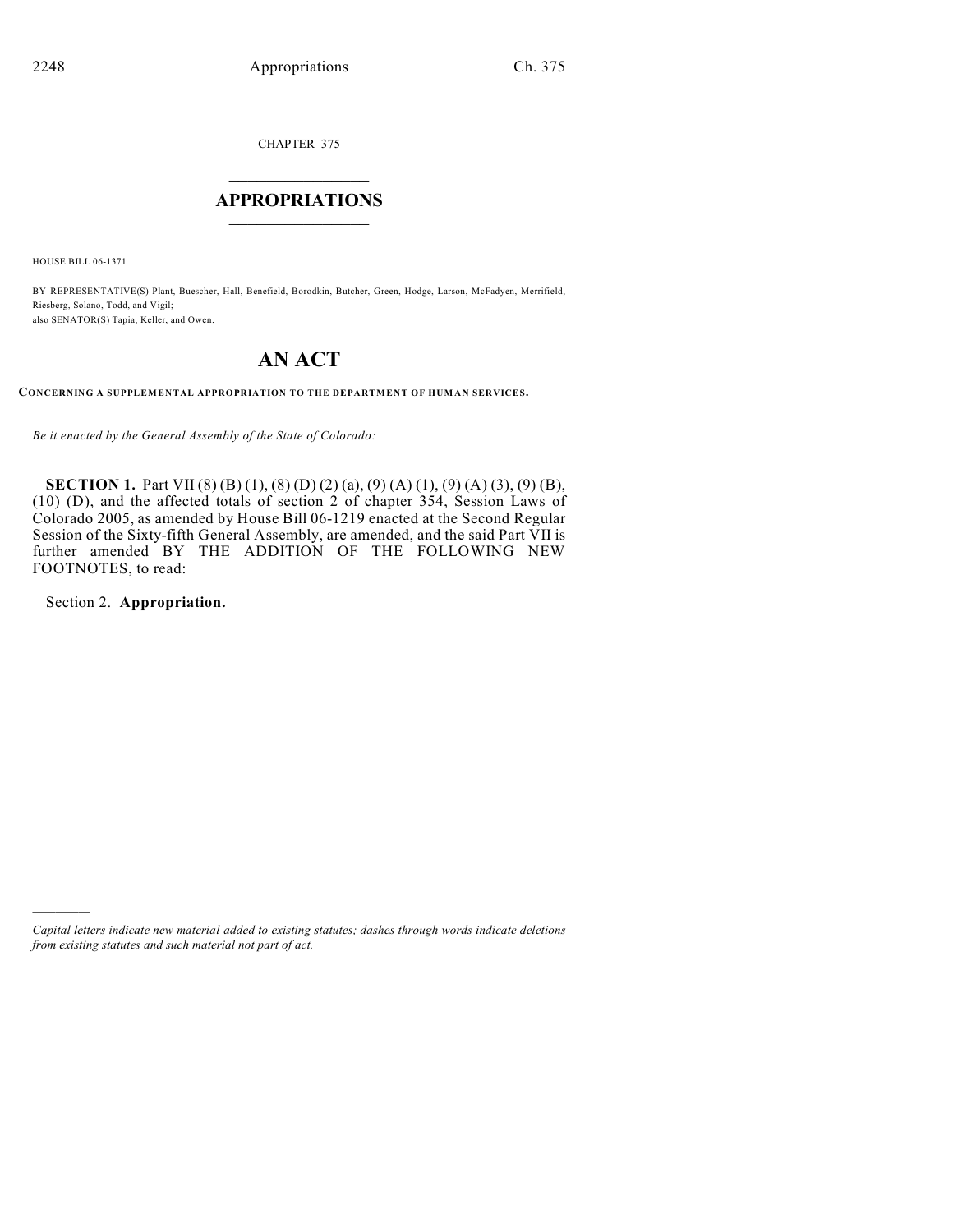|                 |              | APPROPRIATION FROM |               |              |               |                |  |
|-----------------|--------------|--------------------|---------------|--------------|---------------|----------------|--|
| ITEM &          | <b>TOTAL</b> | GENERAL            | GENERAL       | CASH         | CASH          | <b>FEDERAL</b> |  |
| <b>SUBTOTAL</b> |              | <b>FUND</b>        | <b>FUND</b>   | <b>FUNDS</b> | <b>FUNDS</b>  | <b>FUNDS</b>   |  |
|                 |              |                    | <b>EXEMPT</b> |              | <b>EXEMPT</b> |                |  |
|                 |              |                    |               |              |               |                |  |

**PART VII DEPARTMENT OF HUMAN SERVICES**

| (B) Mental Health Community Programs<br>(1) Mental Health Services<br>for the Medically Indigent<br>Services for 6,981 7,457<br><b>Indigent Mentally Ill</b> |            | (8) MENTAL HEALTH AND ALCOHOL AND DRUG ABUSE SERVICES |                  |                        |
|--------------------------------------------------------------------------------------------------------------------------------------------------------------|------------|-------------------------------------------------------|------------------|------------------------|
| Clients <sup>68, 69</sup>                                                                                                                                    | 21,354,403 | 15,371,195                                            |                  | 5,983,208 <sup>a</sup> |
|                                                                                                                                                              | 22,804,403 | 16,821,195                                            |                  |                        |
| <b>EARLY CHILDHOOD MENTAL</b>                                                                                                                                |            |                                                       |                  |                        |
| <b>HEALTH SERVICES</b>                                                                                                                                       | 280,000    | 280,000                                               |                  |                        |
| <b>Assertive Community</b>                                                                                                                                   |            |                                                       |                  |                        |
| Treatment Programs <sup>68</sup>                                                                                                                             | 1,237,872  | 618,936                                               | $618,936(L)^{b}$ |                        |
| Alternatives to Inpatient                                                                                                                                    |            |                                                       |                  |                        |
| Hospitalization at the Mental                                                                                                                                |            |                                                       |                  |                        |
| Health Institute at Pueblo <sup>68</sup>                                                                                                                     | 912,768    | 912,768                                               |                  |                        |
|                                                                                                                                                              |            |                                                       |                  |                        |
|                                                                                                                                                              |            |                                                       |                  |                        |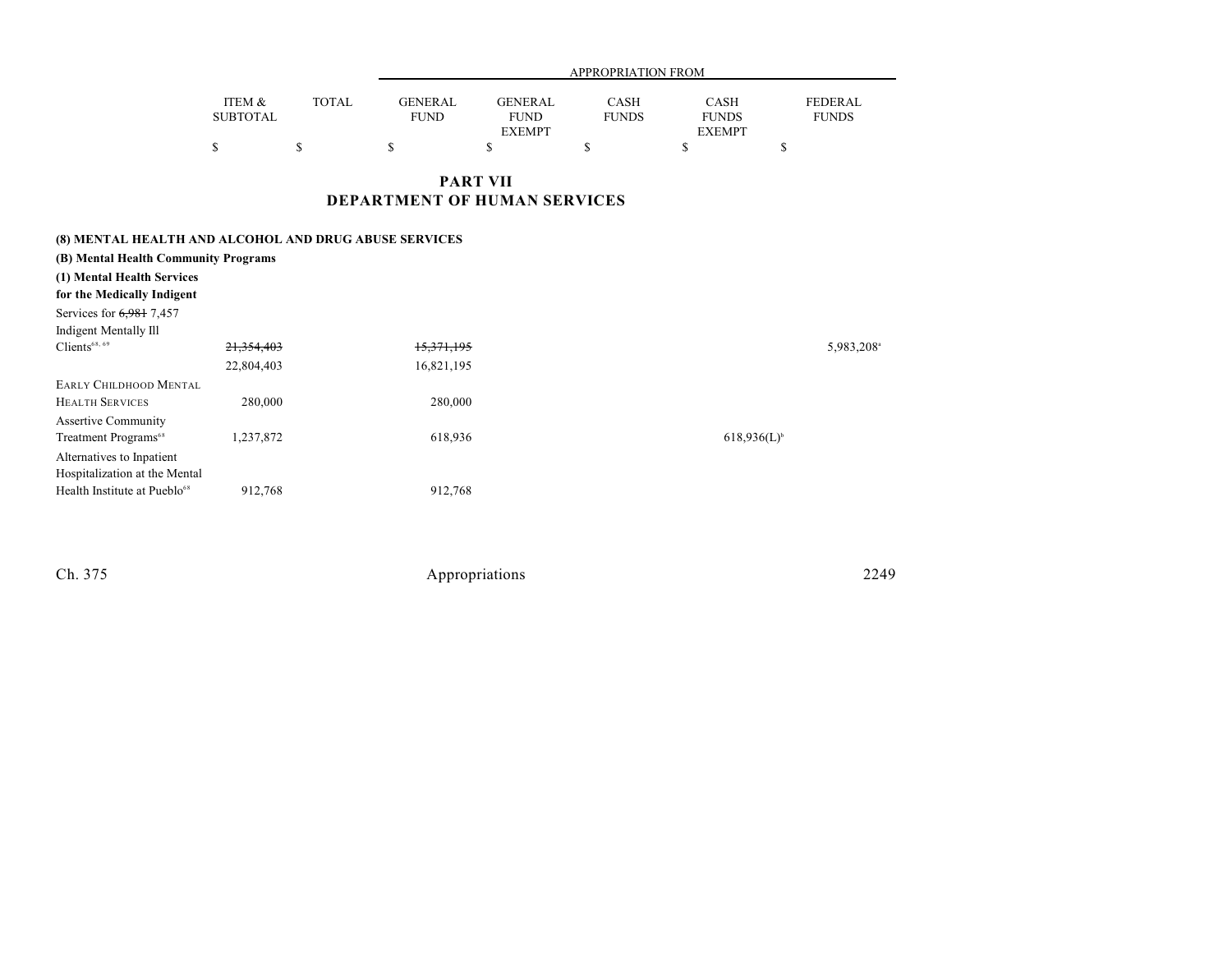|                                                    |                           |              | APPROPRIATION FROM            |                                                |                      |                                       |                                |  |
|----------------------------------------------------|---------------------------|--------------|-------------------------------|------------------------------------------------|----------------------|---------------------------------------|--------------------------------|--|
|                                                    | ITEM &<br><b>SUBTOTAL</b> | <b>TOTAL</b> | <b>GENERAL</b><br><b>FUND</b> | <b>GENERAL</b><br><b>FUND</b><br><b>EXEMPT</b> | CASH<br><b>FUNDS</b> | CASH<br><b>FUNDS</b><br><b>EXEMPT</b> | <b>FEDERAL</b><br><b>FUNDS</b> |  |
|                                                    | \$                        | \$           | \$                            | \$                                             | \$                   | \$<br>\$                              |                                |  |
| Alternatives to Inpatient                          |                           |              |                               |                                                |                      |                                       |                                |  |
| Hospitalization at the Mental                      |                           |              |                               |                                                |                      |                                       |                                |  |
| Health Institute at Fort                           |                           |              |                               |                                                |                      |                                       |                                |  |
| $\rm Logan^{68}$                                   | 595,151                   |              | 595,151                       |                                                |                      |                                       |                                |  |
|                                                    | 825,151                   |              | 825,151                       |                                                |                      |                                       |                                |  |
| Alternatives to the Fort Logan                     |                           |              |                               |                                                |                      |                                       |                                |  |
| Aftercare Program <sup>68</sup>                    | 182,341                   |              | 182,341                       |                                                |                      |                                       |                                |  |
| <b>Enhanced Mental Health Pilot</b>                |                           |              |                               |                                                |                      |                                       |                                |  |
| Services for Detained Youth                        | 477,500                   |              | 477,500                       |                                                |                      |                                       |                                |  |
| Juvenile Mental Health Pilot                       |                           |              |                               |                                                |                      |                                       |                                |  |
| $(H.B. 00-1034)^{68}$                              | 357,408                   |              | 178,704                       |                                                |                      | $178,704(L)^{b}$                      |                                |  |
| Alternatives to Inpatient                          |                           |              |                               |                                                |                      |                                       |                                |  |
| Hospitalization for Youth <sup>68</sup>            | 251,208                   |              | 251,208                       |                                                |                      |                                       |                                |  |
|                                                    | 25,368,651                |              |                               |                                                |                      |                                       |                                |  |
|                                                    | 27,328,651                |              |                               |                                                |                      |                                       |                                |  |
| (D) Alcohol and Drug Abuse Division6               |                           |              |                               |                                                |                      |                                       |                                |  |
| (2) Community Programs                             |                           |              |                               |                                                |                      |                                       |                                |  |
| (a) Treatment Services                             |                           |              |                               |                                                |                      |                                       |                                |  |
| Treatment and Detoxification                       |                           |              |                               |                                                |                      |                                       |                                |  |
| $\text{Contracts}^{\scriptscriptstyle 68, \, 68a}$ | 21,323,973                |              | 9,547,704                     |                                                | $1,002,616^{\circ}$  | 425,706 <sup>b</sup>                  | 10,347,947°                    |  |
|                                                    | 21,423,973                |              | 9,647,704                     |                                                |                      |                                       |                                |  |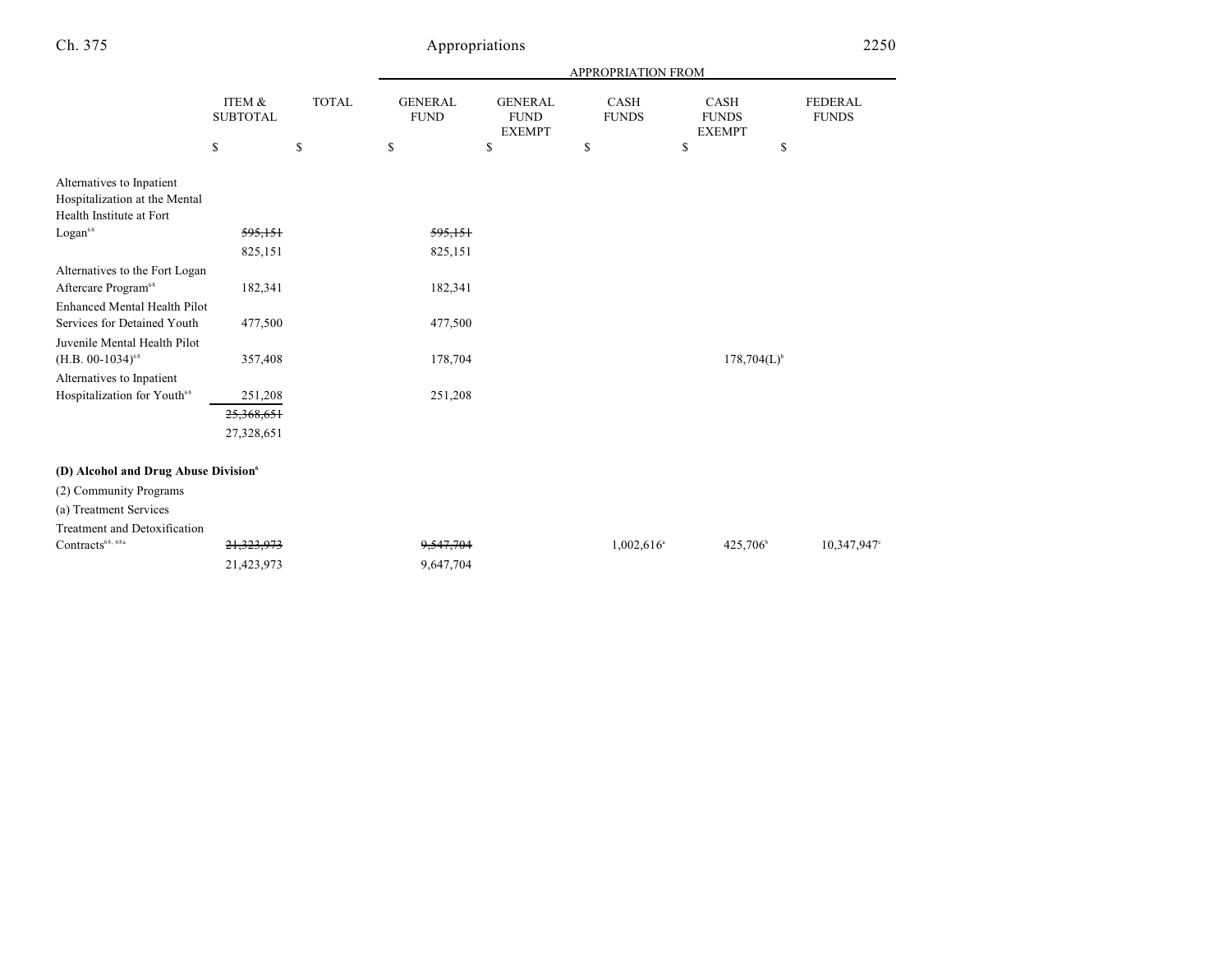| Case Management for      |            |       |                |
|--------------------------|------------|-------|----------------|
| Chronic Detoxification   |            |       |                |
| Clients <sup>68</sup>    | 369,212    | 2,329 | 366,883        |
| High Risk Pregnant Women |            |       |                |
| Program <sup>68</sup>    | 952,986    |       | $952,986(T)^d$ |
|                          | 22,646,171 |       |                |
|                          | 22,746,171 |       |                |

 Of this amount, \$752,616 shall be from the Drug Offender Surcharge Fund, pursuant to Section 18-19-103 (4), C.R.S., and \$250,000 shall be from the Persistent <sup>a</sup> Drunk Driver Cash Fund, pursuant to Section 42-3-130.5, C.R.S.

<sup>b</sup> Of this sum, \$275,706(T) shall be from moneys appropriated to the Department of Public Safety, Community Corrections, Substance Abuse Treatment Program, and \$150,000 shall be from reserves in the Persistent Drunk Driver Cash Fund, pursuant to Section 42-3-130.5, C.R.S.

<sup>c</sup> These amounts shall be from the Substance Abuse Prevention and Treatment Block Grant.

<sup>d</sup> This amount shall be from Medicaid funds appropriated to the Department of Health Care Policy and Financing.

186,334,516 188,394,516

### **(9) SERVICES FOR PEOPLE WITH DISABILITIES**

| (A) Developmental Disability Services |  |
|---------------------------------------|--|
| (1) Community Services                |  |

| Personal Services         | 2,441,547    | 251,911 | $2,189,636(T)^{a}$ |
|---------------------------|--------------|---------|--------------------|
|                           | $(31.4$ FTE) |         |                    |
| <b>Operating Expenses</b> | 147,532      |         | $147,532(T)^{a}$   |
| Community and Contract    |              |         |                    |
| Management System         |              |         |                    |
| Replacement <sup>73</sup> | 189,633      | 33,506  | $156, 127(T)^{a}$  |
|                           |              |         |                    |
|                           |              |         |                    |

| Appropriations | 2251 |
|----------------|------|
|                |      |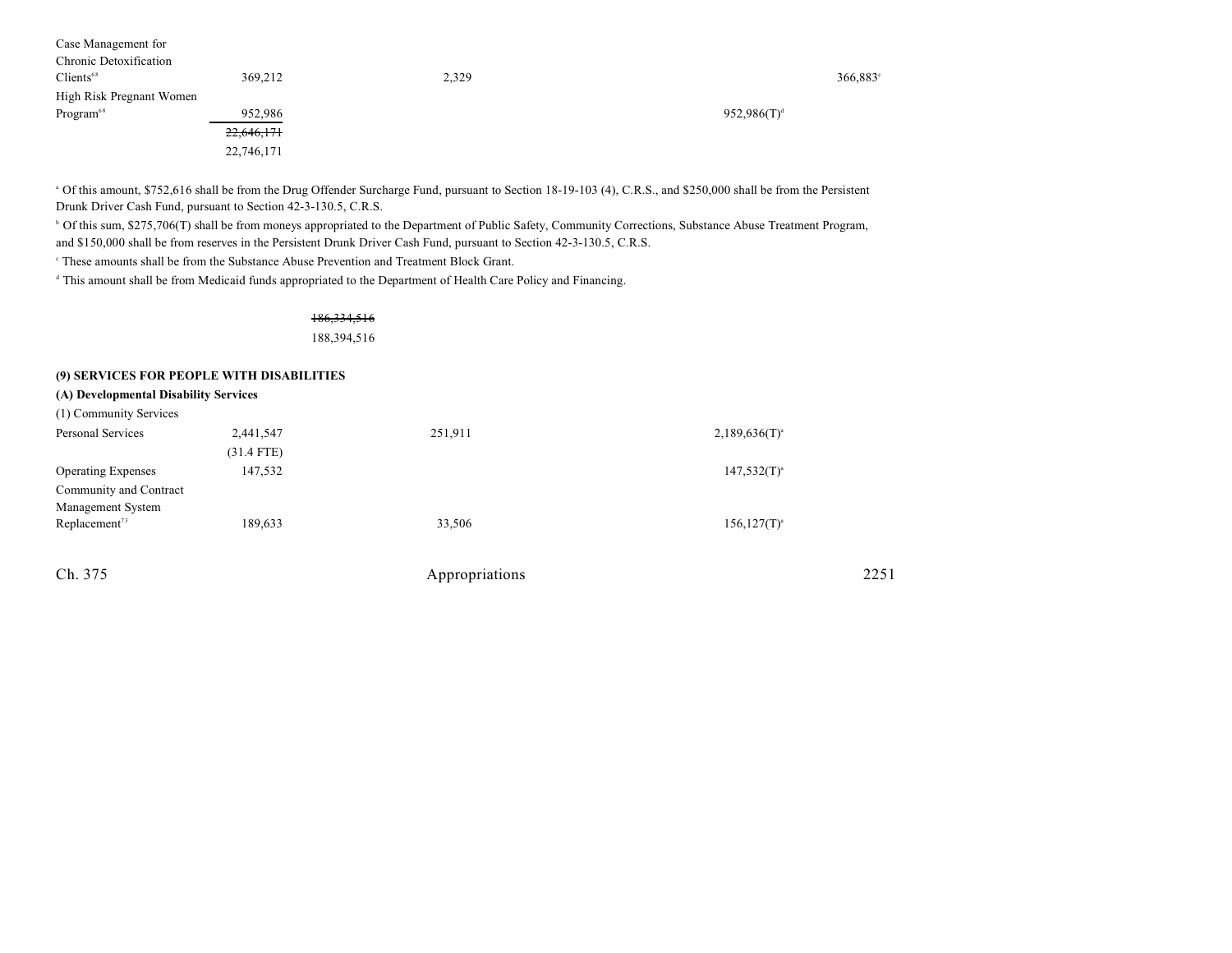|                                                                    | <b>APPROPRIATION FROM</b>    |              |                               |                                                |                             |                                              |                                |
|--------------------------------------------------------------------|------------------------------|--------------|-------------------------------|------------------------------------------------|-----------------------------|----------------------------------------------|--------------------------------|
|                                                                    | ITEM &<br><b>SUBTOTAL</b>    | <b>TOTAL</b> | <b>GENERAL</b><br><b>FUND</b> | <b>GENERAL</b><br><b>FUND</b><br><b>EXEMPT</b> | <b>CASH</b><br><b>FUNDS</b> | <b>CASH</b><br><b>FUNDS</b><br><b>EXEMPT</b> | <b>FEDERAL</b><br><b>FUNDS</b> |
|                                                                    | \$                           | \$           | \$                            | \$                                             | \$                          | \$                                           | \$                             |
| Adult Program Costs <sup>74,75</sup><br>$COSTS^{74, 75, 75a, 75b}$ | 266,252,160<br>268, 577, 375 |              | 10,888,283<br>12,163,614      |                                                |                             | 255, 363, 877<br>256,413,761 <sup>b</sup>    |                                |
| Federally-matched Local                                            |                              |              |                               |                                                |                             |                                              |                                |
| Program Costs                                                      | 24, 281, 838                 |              |                               |                                                |                             | $24,281,838(T)$ <sup>c</sup>                 |                                |
| Preventive Dental Hygiene <sup>76</sup>                            | 60,483                       |              | 56,990                        |                                                |                             | $3,493(L)^d$                                 |                                |
|                                                                    | 293, 373, 193                |              |                               |                                                |                             |                                              |                                |
|                                                                    | 295,698,408                  |              |                               |                                                |                             |                                              |                                |

These amounts shall be from Medicaid cash funds appropriated to the Department of Health Care Policy and Financing. <sup>a</sup>

<sup>b</sup> Of this amount, \$223,632,005(T) \$224,435,519 shall be from Medicaid funds appropriated to the Department of Health Care Policy and Financing, \$24,233,348 \$24,386,501 shall be from client cash sources,  $\frac{67,007,210(1)}{7}$  \$7,100,427 shall be from local matching funds, and \$491,314(T) shall be from the Division of Vocational Rehabilitation. Up to 3.0 percent of the Medicaid funds appropriated, if not expended prior to July 1, 2006, shall be rolled forward for expenditure in FY 2006-07.

 This amount shall be from Medicaid cash funds appropriated to the Department of Health Care Policy and Financing that originate as local cash funds exempt and <sup>c</sup> federal funds. Up to 3.0 percent of the Medicaid funds appropriated, if not expended prior to July 1, 2006, shall be rolled forward for expenditure in FY 2006-07.  $d$  This amount shall be from local funds.

(3) Services for Children and Families

### Program Funding<sup>17, 77</sup>

FUNDING 17,641,332 12,947,330 4,694,002 17, 77, 75b <sup>a</sup>

18,421,565 13,688,551 4,733,014<sup>a</sup>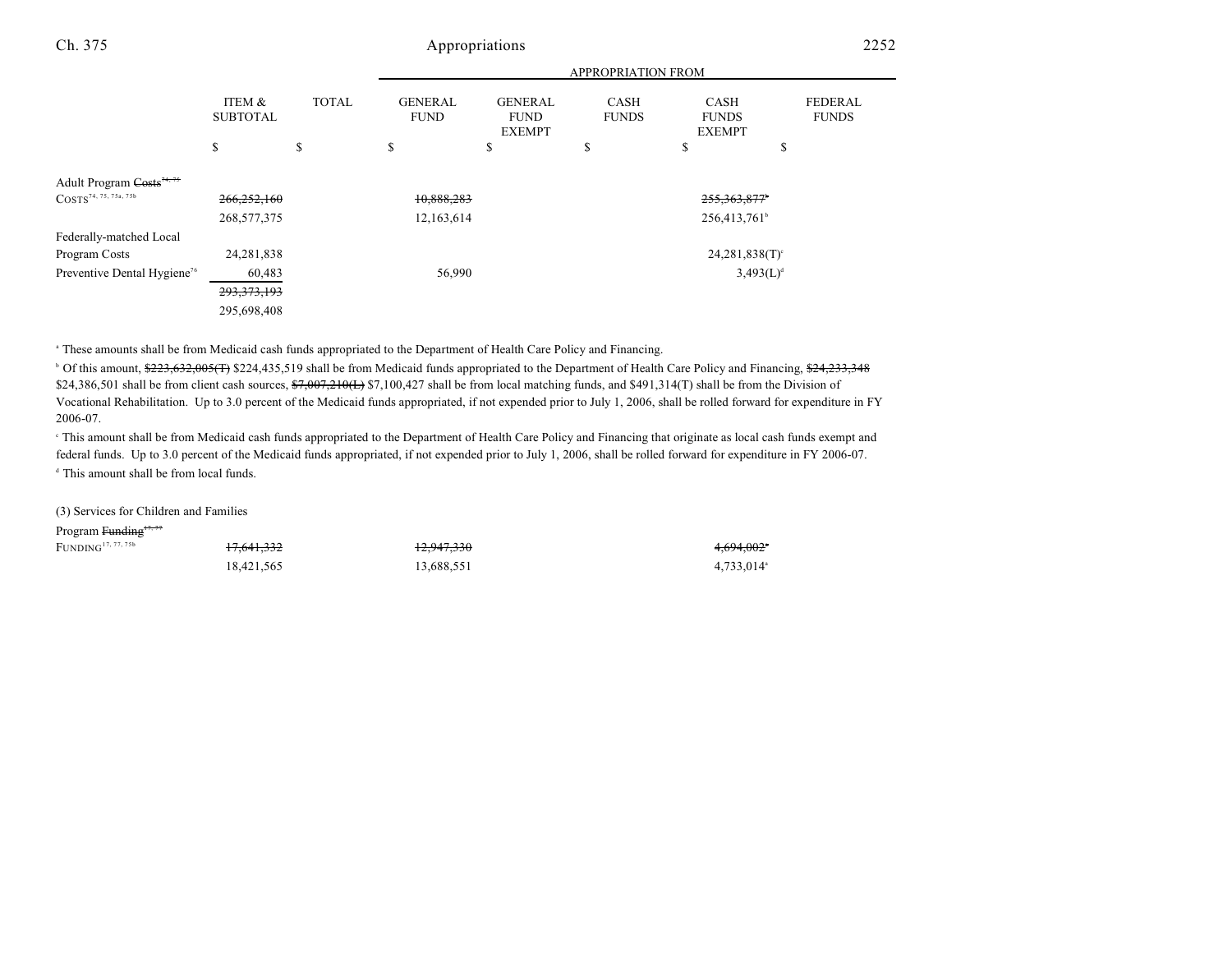<sup>a</sup> Of this amount, \$3,813,077(T) shall be from Medicaid funds appropriated to the Department of Health Care Policy and Financing and <del>\$880,925(L)</del> \$919,937(L) shall be from local funds. Up to 3.0 percent of the Medicaid funds appropriated, if not expended prior to July 1, 2006, shall be rolled forward for expenditure in FY 2006-07.

#### **(B) Division of Vocational Rehabilitation**

| Rehabilitation Programs -                                                               |                  |                |                      |                      |                         |
|-----------------------------------------------------------------------------------------|------------------|----------------|----------------------|----------------------|-------------------------|
| General Fund Match                                                                      | 14,809,258       | 3,147,443(M)   |                      |                      | 11,661,815              |
|                                                                                         | 16,921,934       | 3,597,443(M)   |                      |                      | 13,324,491 <sup>a</sup> |
|                                                                                         | $(200.5$ FTE $)$ |                |                      |                      |                         |
|                                                                                         | $(206.5$ FTE)    |                |                      |                      |                         |
| Rehabilitation Programs -                                                               |                  |                |                      |                      |                         |
| Local Funds Match                                                                       | 20,678,518       |                | 65,977 <sup>b</sup>  | 4,338,548°           | 16,273,993 <sup>d</sup> |
|                                                                                         | $(9.0$ FTE)      |                |                      |                      |                         |
| <b>Business Enterprise Program</b>                                                      |                  |                |                      |                      |                         |
| for People who are Blind                                                                | 853,860          |                | 137,505 <sup>e</sup> | 43,678 <sup>f</sup>  | 672,677                 |
|                                                                                         | $(5.0$ FTE)      |                |                      |                      |                         |
| Business Enterprise Program -<br>Program Operated Stands,<br>Repair Costs, and Operator |                  |                |                      |                      |                         |
| <b>Benefits</b>                                                                         | 659,000          |                | 242,990°             | 235,000 <sup>f</sup> | 181,010                 |
| Independent Living Centers<br>and State Independent Living                              |                  |                |                      |                      |                         |
| Council <sup>77a</sup> COUNCIL <sup>77a, 77b</sup>                                      | 690,942          | 241,916        |                      | $44,902(L)^{s}$      | 404,124                 |
|                                                                                         | 940,942          | 491,916        |                      |                      |                         |
| Independent Living Centers -<br>Vocational Rehabilitation                               |                  |                |                      |                      |                         |
| $\rm{Program}^{77a}$                                                                    | 440,474          | 93,821         |                      |                      | 346,653                 |
| Ch. 375                                                                                 |                  | Appropriations |                      |                      | 2253                    |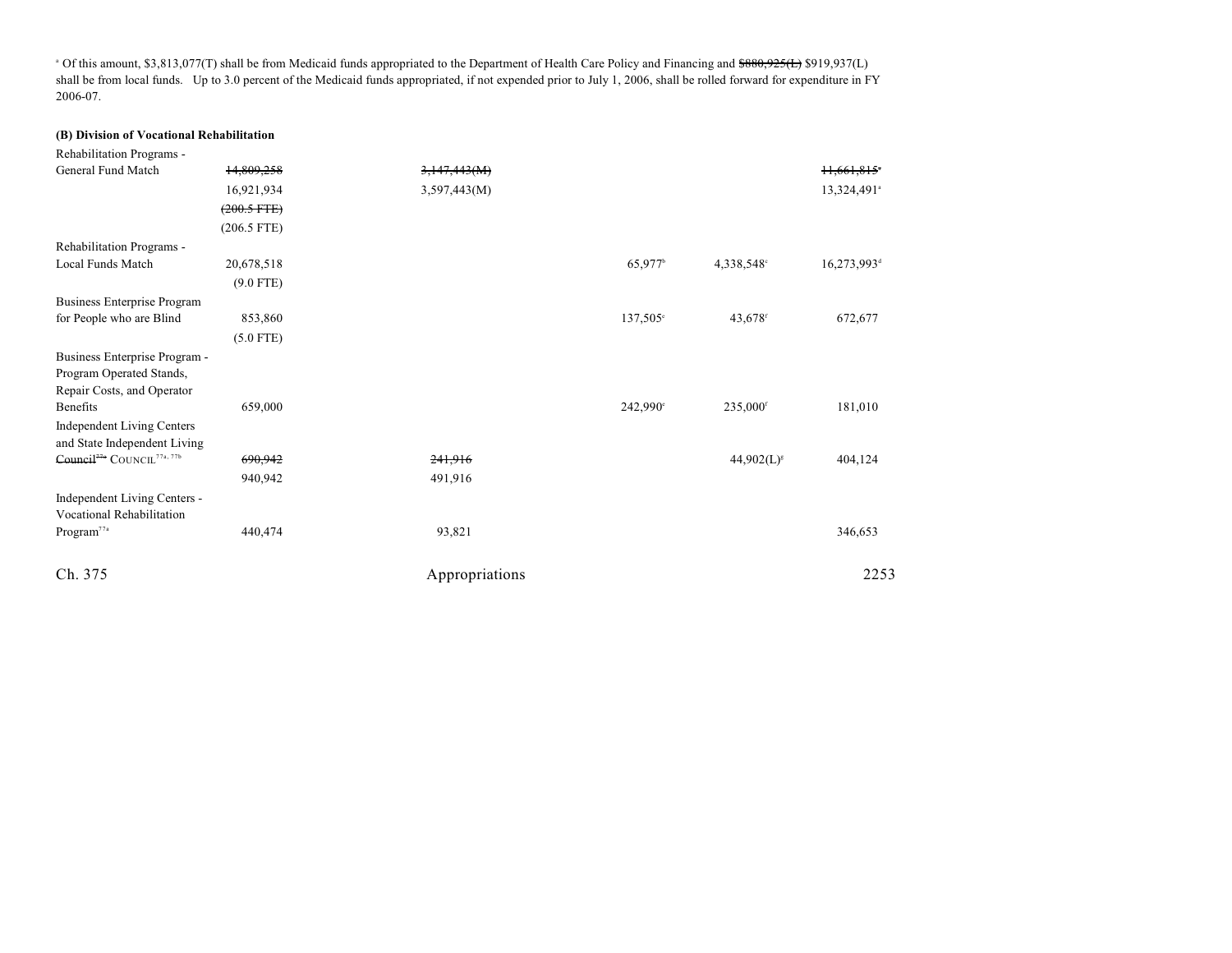|                                                                  |                                     | APPROPRIATION FROM |                                     |                                                      |                                   |                                             |                                      |
|------------------------------------------------------------------|-------------------------------------|--------------------|-------------------------------------|------------------------------------------------------|-----------------------------------|---------------------------------------------|--------------------------------------|
|                                                                  | ITEM &<br><b>SUBTOTAL</b><br>\$     | <b>TOTAL</b><br>\$ | <b>GENERAL</b><br><b>FUND</b><br>\$ | <b>GENERAL</b><br><b>FUND</b><br><b>EXEMPT</b><br>\$ | <b>CASH</b><br><b>FUNDS</b><br>\$ | CASH<br><b>FUNDS</b><br><b>EXEMPT</b><br>\$ | <b>FEDERAL</b><br><b>FUNDS</b><br>\$ |
| Appointment of Legal<br>Interpreters for the Hearing<br>Impaired | 62,442                              |                    | 62,442                              |                                                      |                                   |                                             |                                      |
| Colorado Commission for the<br>Deaf and Hard of Hearing          | 494,021                             |                    |                                     |                                                      |                                   | 494,021h<br>$(1.0$ FTE)                     |                                      |
| Older Blind Grants                                               | 440,278<br>39,128,793<br>41,491,469 |                    |                                     |                                                      |                                   | 44,028 <sup>i</sup>                         | 396,250                              |

This amount shall be from Section 110 and Section 203 vocational rehabilitation funds. <sup>a</sup>

<sup>b</sup> This amount is estimated to be from counties. It is the intent of the General Assembly that the Division not over-expend its cash funds appropriation.

 Of this amount, it is estimated that \$3,807,619(T) shall be from the Department of Education on behalf of school districts, \$269,607(T) shall be from Mental Health <sup>c</sup> and Alcohol and Drug Abuse Services, \$256,322 shall be from community colleges, and \$5,000 shall be from donations and various sources of cash funds exempt.

 $\triangleq$  This amount shall be from Section 110 vocational rehabilitation funds.

These amounts are estimated to be from the Business Enterprise Program Cash Fund, pursuant to Section 26-8.5-107, C.R.S. <sup>e</sup>

<sup>f</sup> These amounts shall be from reserves in the Business Enterprise Program Cash Fund.

<sup>8</sup> This amount shall be from local recipients of Independent Living Grants.

<sup>h</sup> This amount shall be from the Colorado Commission for the Deaf and Hard of Hearing Cash Fund pursuant to Section 26-21-107, C.R.S.

<sup>i</sup> This amount shall be from recipients of Older Blind Grant funds.

431,842,621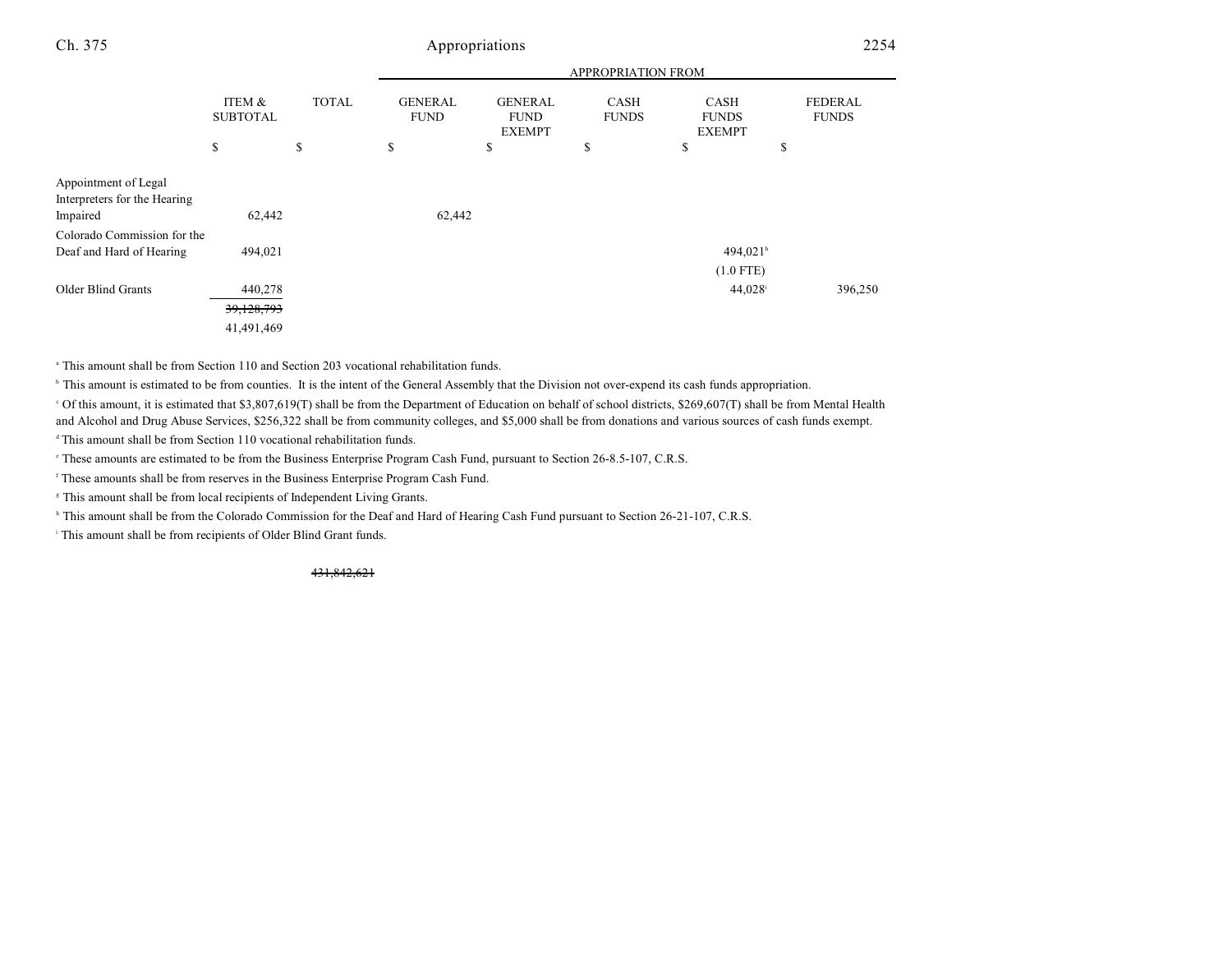437,310,745

## **(10) ADULT ASSISTANCE PROGRAMS (D) Community Services for the Elderly** Administration 619,756 619,756 164,848(M) 619,848 and 54,908<sup>a</sup> (7.0 FTE) Colorado Commission on Aging 21,170(M) 55,271<sup>a</sup> (1.0 FTE) Senior Community Services Employment  $860,537$   $860,537$ (0.5 FTE) Older Americans Act Programs 13,421,182 489,694(M) 3,126,763(L) 9,804,725 3,126,763(L) 9,804,725 National Family Caregiver Support Program 1,420,414 142,041 142,041 213,062(L)<sup>c</sup> 1,065,311<sup>a</sup> State Ombudsman Program<sup>82</sup> 222,031 61,898(M) 1,800(T)<sup>d</sup> 158,333<sup>a</sup> State Funding for Senior Services 3,000,000 3,000,000 1,000,000 2,000,000 2,000,000 3,250,000 1,250,000 Area Agencies on Aging Administration 981,915 981,915 981,915 20,600,276 20,850,276

<sup>a</sup> These amounts shall be from Title III of the Older Americans Act.

<sup>b</sup> This amount shall be from Title V of the Older Americans Act.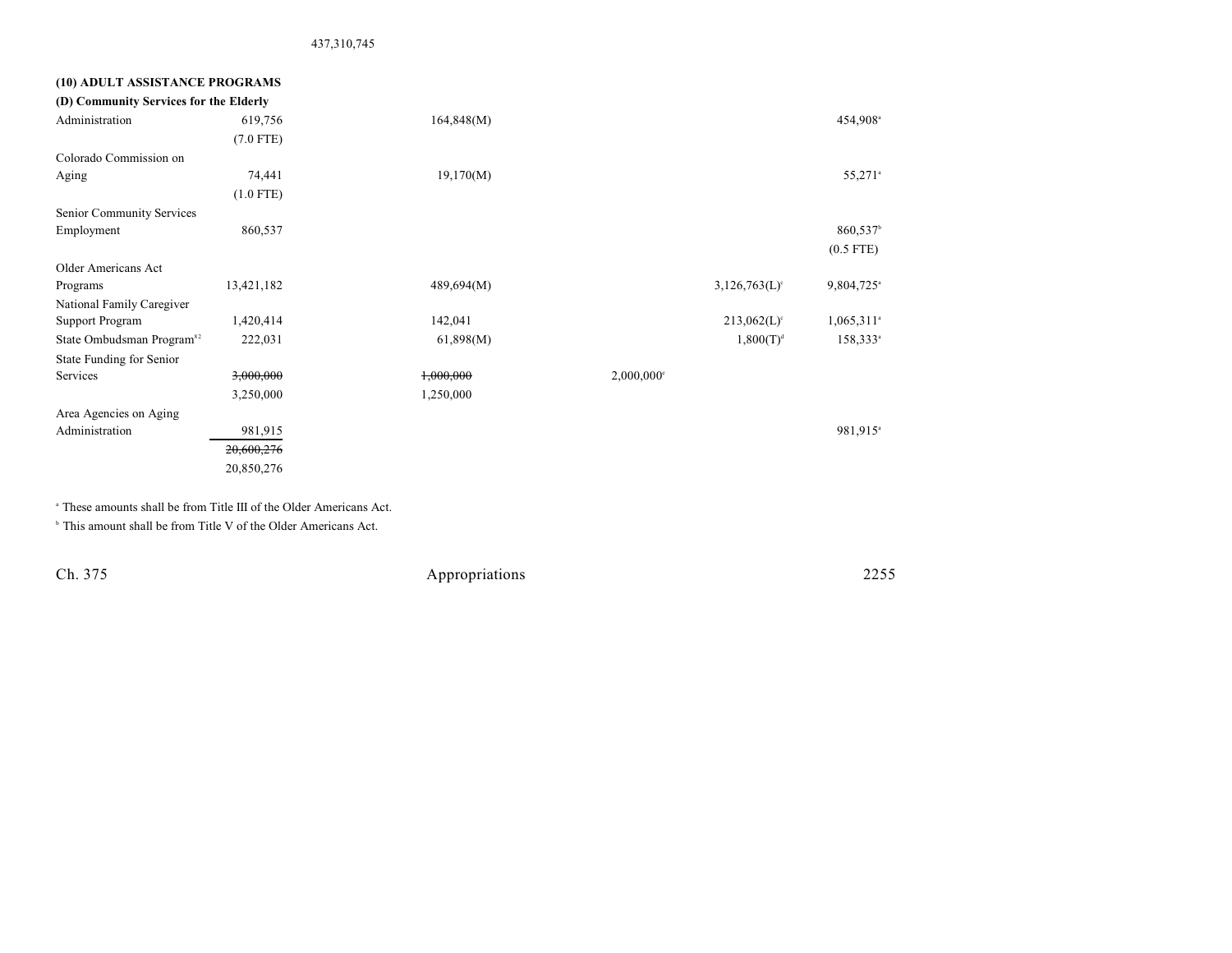|                 |              | APPROPRIATION FROM |                |              |               |              |  |  |
|-----------------|--------------|--------------------|----------------|--------------|---------------|--------------|--|--|
|                 |              |                    |                |              |               |              |  |  |
| ITEM &          | <b>TOTAL</b> | <b>GENERAL</b>     | <b>GENERAL</b> | CASH         | CASH          | FEDERAL.     |  |  |
| <b>SUBTOTAL</b> |              | <b>FUND</b>        | <b>FUND</b>    | <b>FUNDS</b> | <b>FUNDS</b>  | <b>FUNDS</b> |  |  |
|                 |              |                    | <b>EXEMPT</b>  |              | <b>EXEMPT</b> |              |  |  |
| \$              |              |                    |                |              |               |              |  |  |

These amounts, shown for informational purposes only, shall be from local funds. <sup>c</sup>

<sup>d</sup> This amount shall be from Medicaid funds appropriated in the Department of Health Care Policy and Financing.

<sup>e</sup> This amount shall be from the Older Coloradans Cash Fund pursuant to Section 26-11-205.5 (5), C.R.S.

### 124,342,147 124,592,147

| <b>TOTALS PART VII</b>                       |                            |                          |              |                            |                          |
|----------------------------------------------|----------------------------|--------------------------|--------------|----------------------------|--------------------------|
| (HUMAN SERVICES) <sup>4, 5, 86, 87, 88</sup> | <del>\$1,820,391,561</del> | <del>\$500,055,519</del> | \$87,562,054 | <del>\$676.848.648</del> * | <del>\$555,925,340</del> |
|                                              | \$1,828,169,685            | \$505,082,071            |              | \$677,937,544 <sup>a</sup> | \$557,588,016            |

 $^{\circ}$  Of this amount,  $$473,862,826$  \$474,666,340 contains a (T) notation, and  $$110,627,144$  \$110,759,373 contains an (L) notation.

**FOOTNOTES** -- The following statements are referenced to the numbered footnotes throughout section 2.

75a DEPARTMENT OF HUMAN SERVICES,SERVICES FOR PEOPLE WITH DISABILITIES,DEVELOPMENTAL DISABILITY SERVICES,COMMUNITY SERVICES, ADULT PROGRAM COSTS--THIS LINE ITEM INCLUDES FUNDING FOR 60 NEW ADULT SUPPORTED LIVING SERVICES RESOURCES AND 90 NEW ADULT COMPREHENSIVE RESOURCES PROVIDED, EFFECTIVE APRIL 1, 2006. IT IS THE INTENT OF THE GENERAL ASSEMBLY THAT SUCH NEW RESOURCES BE TARGETED TO INDIVIDUALS OVER AGE 40, THOSE WHO REQUIRE EMERGENCY PLACEMENT, AND THOSE CONSIDERED TO BE AT HIGH RISK OF EMERGENCY PLACEMENT DUE TO THE NATURE OF THEIR DISABILITY OR LIVING SITUATION. TO THE EXTENT THAT SUCH NEW RESOURCES CANNOT BE FULLY USED IN FY 2005-06 DUE TO UNAVOIDABLE PLACEMENT DELAYS, THE DEPARTMENT IS AUTHORIZED TO ROLL-FORWARD AMOUNTS NOT EXPENDED PRIOR TO JULY 1, 2006, FOR EXPENDITURE IN FY 2006-07.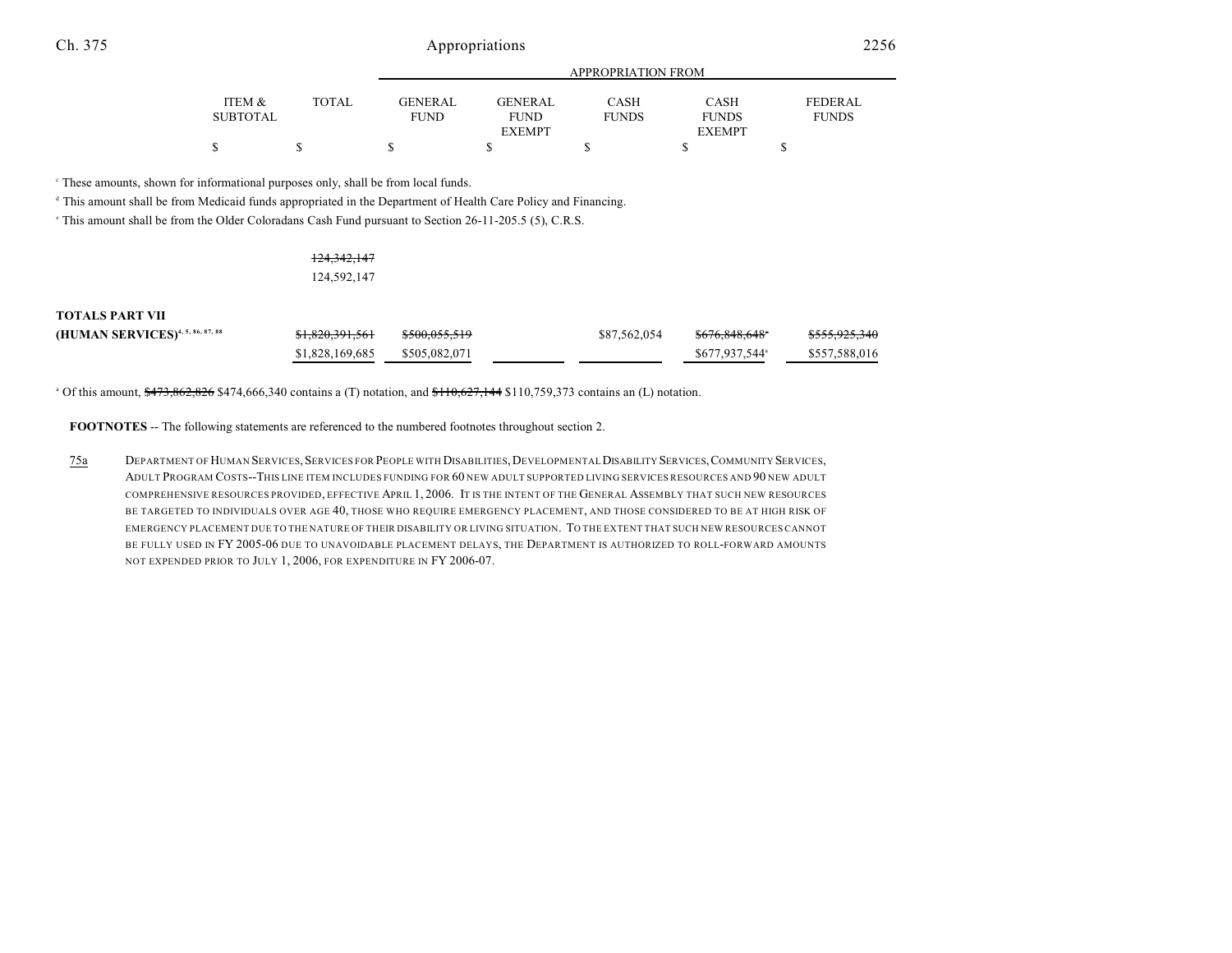75b DEPARTMENT OF HUMAN SERVICES,SERVICES FOR PEOPLE WITH DISABILITIES,DEVELOPMENTAL DISABILITY SERVICES,COMMUNITY SERVICES, ADULT PROGRAM COSTS AND SERVICES FOR CHILDREN AND FAMILIES, PROGRAM FUNDING--THE DEPARTMENT IS REQUESTED TO PROVIDE A REPORT TO THE JOINT BUDGET COMMITTEE BY NOVEMBER 1, 2006, CONCERNING THE DISTRIBUTION OF NEW ADULT COMPREHENSIVE RESOURCES, ADULT SUPPORTED LIVING SERVICE RESOURCES, AND CHILDREN'S EARLY INTERVENTION RESOURCES PROVIDED EFFECTIVE APRIL 1, 2006. IT IS THE INTENT OF THE GENERAL ASSEMBLY THAT, IN DISTRIBUTING SUCH NEW RESOURCES, THE DEPARTMENT TAKE INTO CONSIDERATION, AMONG OTHER FACTORS, THE NEED TO REDUCE INEQUITIES AMONG COMMUNITY CENTERED BOARDS IN RATES PAID BY THE STATE AND NUMBERS OF RESOURCES ALLOCATED PER CAPITA OF THE GENERAL POPULATION.

(Governor lined through this provision. See the editor's note and the Governor's letter following this act.)

77b DEPARTMENT OF HUMAN SERVICES, SERVICES FOR PEOPLE WITH DISABILITIES, DIVISION OF VOCATIONAL REHABILITATION, INDEPENDENT LIVING CENTERS AND STATE INDEPENDENT LIVING COUNCIL-THE DEPARTMENT IS REQUESTED TO PROVIDE A REPORT TO THE JOINT BUDGET COMMITTEE, BY OCTOBER 1, 2006, CONCERNING THE DISTRIBUTION OF NEW GENERAL FUND SUPPORT FOR INDEPENDENT LIVING CENTERS THAT IS PROVIDED EFFECTIVE APRIL 1, 2006. THE REPORT IS REQUESTED TO INCLUDE INFORMATION ON: (1) HOW THE NEW FUNDING IS PROPOSED TO BE ALLOCATED AMONG THE INDEPENDENT LIVING CENTERS IN FY 2005-06, FY 2006-07, AND FUTURE YEARS, TAKING INTO CONSIDERATION CATCHMENT AREAS SERVED AND OTHER RELEVANT FACTORS; AND (2) HOW THE IMPACT OF SUCH NEW FUNDING IS PROPOSED TO BE MEASURED, INCLUDING WHAT DATA WILL BE SUBMITTED BY INDEPENDENT LIVING CENTERS TO DEMONSTRATE SERVICE OUTCOMES.

(Governor lined through this provision. See the editor's note and the Governor's letter following this act.)

**SECTION 2. Safety clause.** The general assembly hereby finds, determines, and declares that this act is necessary for the immediate preservation of the public peace, health, and safety.

Approved in part and vetoed in part: March 31, 2006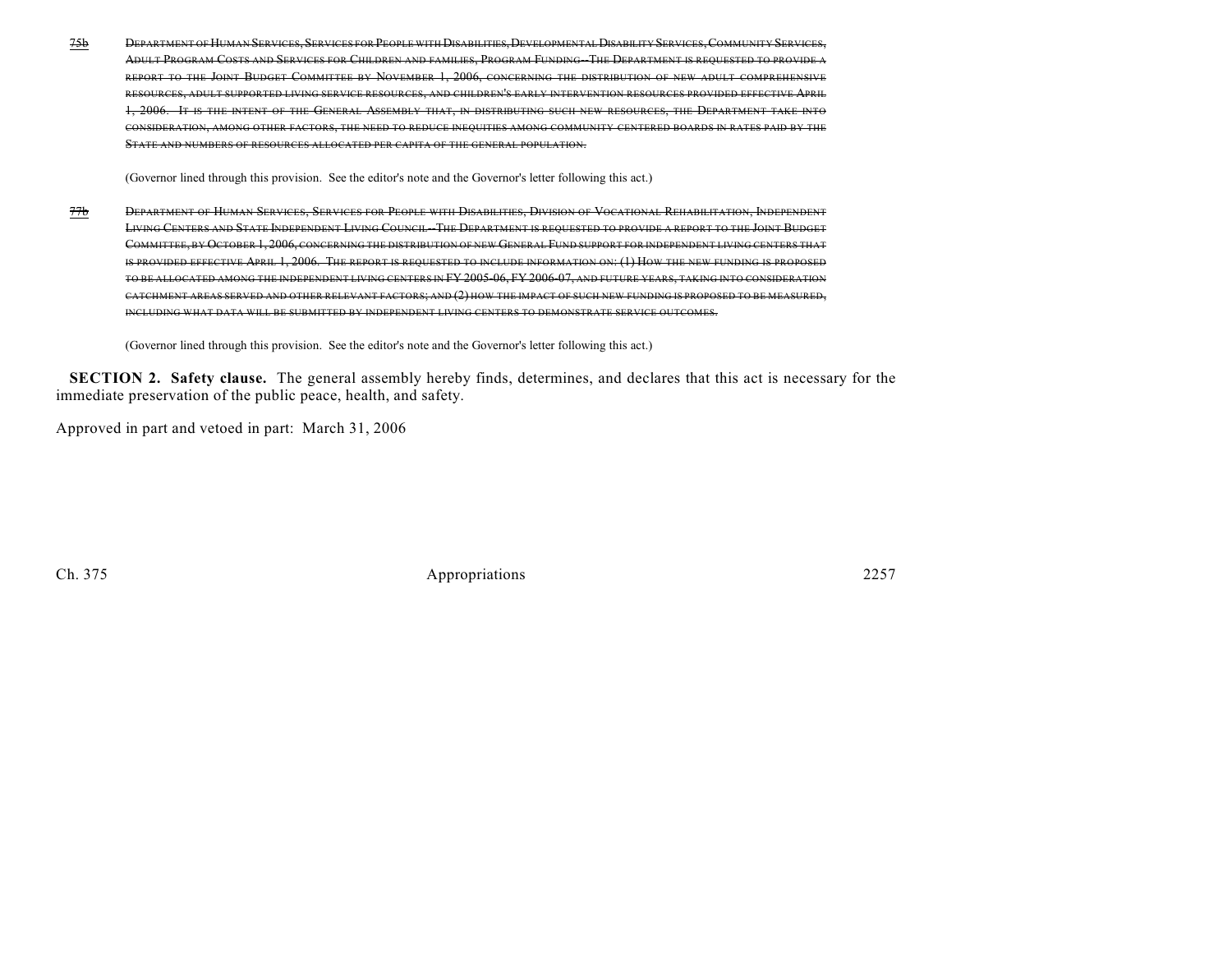### 2258 Appropriations Ch. 375

**Editor's note:** The following is a reprinting of the Governor's message filed with House Bill 06-1371 when he approved the bill in part and vetoed it in part on March 31, 2006. Markings were made on the bill by the Governor purporting to veto provisions contained in footnotes. For the reasons set forth in the letter to the Governor on page 131 of Volume 1 of the 1989 Session Laws of Colorado, the President of the Senate and the Speaker of the House of Representatives expressed their opinion that similar markings made on the 1989 long bill did not constitute valid vetoes. However, the Colorado Supreme Court has held that such purported vetoes are entitled to a presumption of validity. See *Romer v. Colorado General Assembly*, 810 P.2d 215 (Colo. 1991). In view of this holding, the purported vetoes are reflected in the version of the bill printed on the preceding pages. Subsequently the Colorado Supreme Court held that such purported vetoes to definitional headnotes are not "items" subject to the Governor's item veto power, but they were found to violate the separation of powers by intruding on the authority of the executive branch to administer the laws. See *Colorado General Assembly v. Owens*, No. 04SC816 (Colo. June 12, 2006).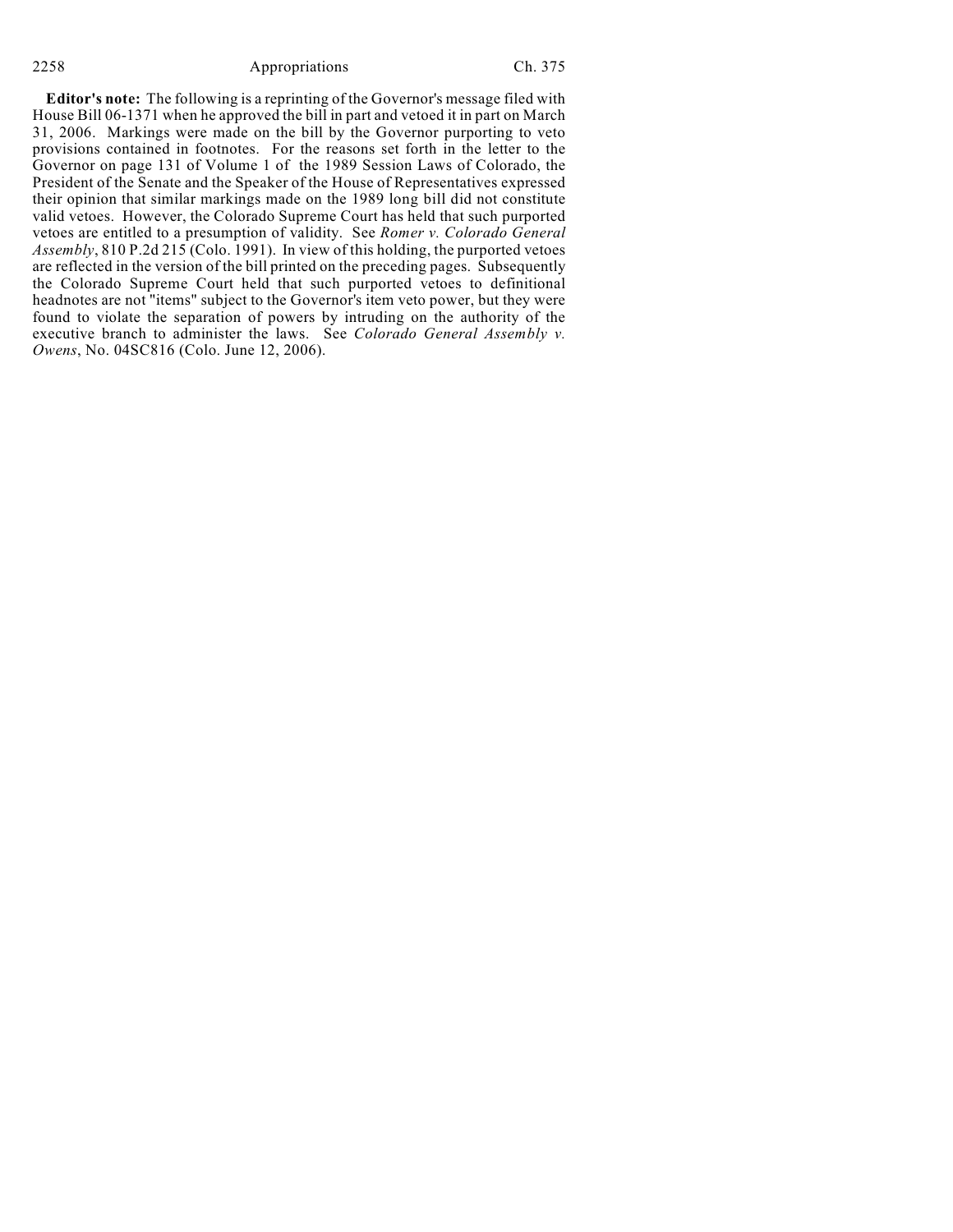March 31, 2006

The Honorable Colorado House of Representatives Sixty-Fifth General Assembly Second Regular Session State Capitol Denver, Colorado 80203

Ladies and Gentlemen:

I am filing with the Secretary of State House Bill 06-1371, "Concerning a supplemental appropriation to the Department of Human Services." Approved in part and disapproved in part on March 31, 2006, at 2:14 p.m.

It is my constitutional obligation to review the general appropriations bill and all bills amending the general appropriations bill and exercise the line item veto when necessary. While I have approved House Bill 06-1371 as a whole, I have vetoed certain footnotes within the bill. Pursuant to the Colorado Constitution, I have filed copies of the vetoed items from this bill, with my objections, with the Secretary of State.

I have lined through the following items in Section 1 of the bill, thereby vetoing these provisions:

**1. Footnote 75b, page 8,** "Department of Human Services, Services for People with Disabilities, Developmental Disability Services, Community Services, Adult Program Costs and Services for Children and Families, Program Funding - The Department is requested to provide a report to the Joint Budget Committee by November 1, 2006, concerning the distribution of new adult comprehensive resources, adult supported living service resources, and children's early intervention resources provided effective April 1, 2006. It is the intent of the General Assembly that, in distributing such new resources, the Department take into consideration, among other factors, the need to reduce inequities among community centered boards in rates paid by the State and numbers of resources allocated per capita of the general population."

> This footnote is in violation of the Colorado Constitution, Article III and possibly Article V, Section 32, because it interferes with the ability of the executive branch to administer the appropriation and may constitute substantive legislation that cannot be included in an appropriations bill. While I agree with the need to reduce inequities among community centered boards, this footnote represents an unfunded administrative mandate. However, I will instruct the department to comply to the extent feasible.

**2. Footnote 77b, page 8,** "Department of Human Services, Services for People with Disabilities, Division of Vocational Rehabilitation,